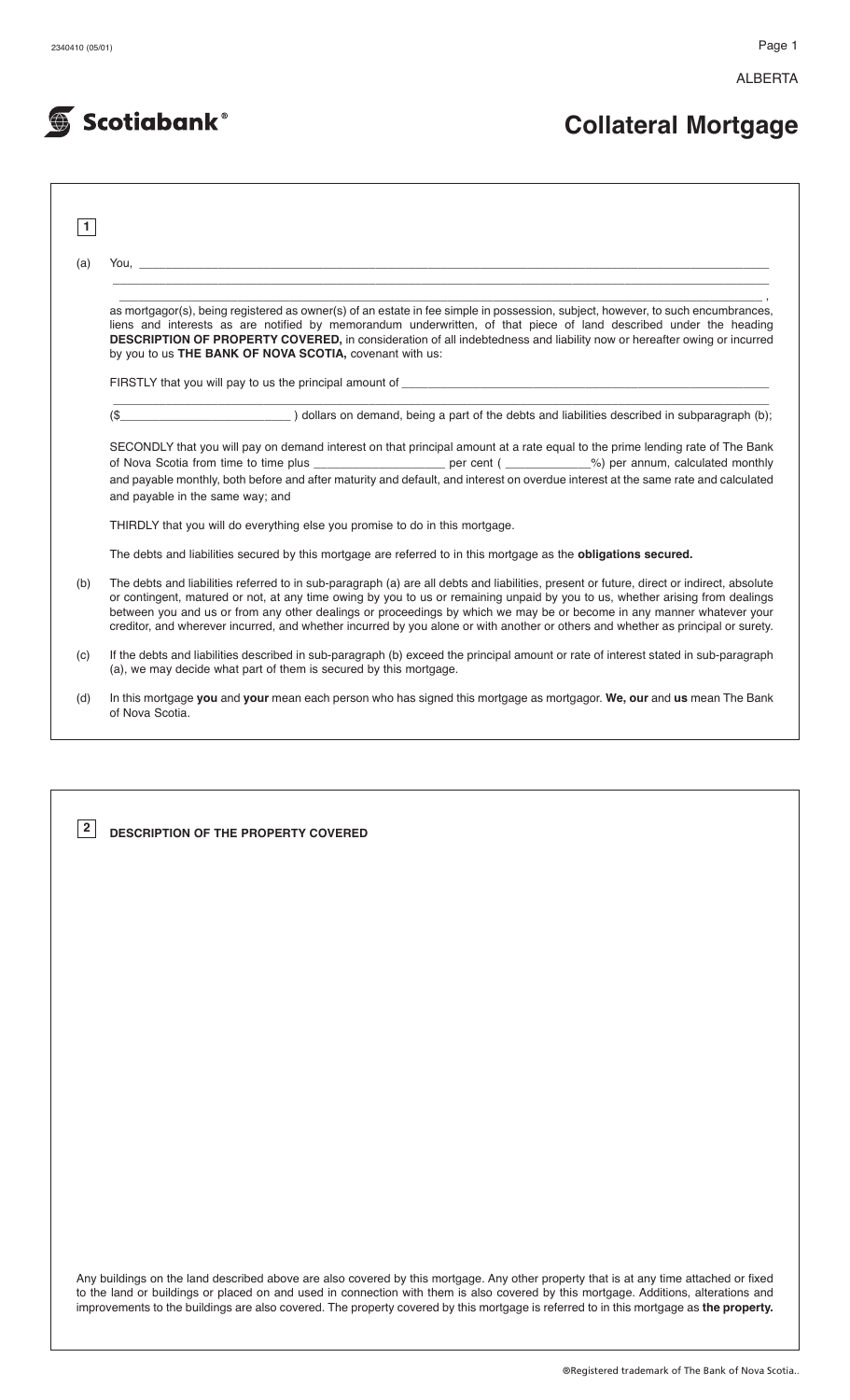#### **OUR SECURITY 3**

#### **(a) What this mortgages does**

By signing this mortgage, you have mortgaged your entire interest in the property to us and our successors and assigns (called our **legal representatives**) and to anyone to whom this mortgage is transferred in any way, as security for the repayment of the obligations secured. This mortgage secures a current or running account. Although this mortgage is not satisfied or discharged by any intermediate payment of all or part of the obligations secured but is a continuing security for payment of the obligations secured, our interest in the property under this mortgage will end when:

- you have repaid the obligations secured on our demand and repaid all additional amounts to which we may become entitled under this mortgage, and
- you have fulfilled all of your other obligations to us under this mortgage, and
- we have discharged this mortgage.

You may remain in possession of the property as long as you are not in default under any of the obligations secured or under any agreements evidencing or securing the obligations secured and as long as you meet all your other obligations to us under this mortgage.

#### **(b) Your title to the property**

You certify that you own the property covered by this mortgage; that you have the right to mortgage the property to us; and that there are no restrictions, limitations or encumbrances on your

title to the property or on your ability to mortgage the property to us, except as set out in the **MEMORANDUM OF ENCUMBRANCES** in this mortgage. You will not do anything that will interfere with our interest in the property, and you will sign any other documents which we think are necessary to mortgage to us your interest in the property.

#### **(c) Effect of this mortgage on other obligations**

This mortgage does not release you from or alter any of your other obligations to us or agreements with us. This mortgage does not affect any other security we hold for the payment of the obligations secured, or any other right we may have to enforce the payment of the obligations secured.

#### **(d) We are not required to lend**

Our acceptance of this mortgage and our giving credit secured by this mortgage does not mean that we must make any particular amount of credit available or continue to make any credit at all available.

#### **(e) Effect of sale or transfer of property**

If you sell or transfer the property, your liability and responsibilities under this mortgage and our rights against either you or anyone else who is liable for the payment of any of the obligations secured are not affected.

#### **Effect of subdivision**

If the property is subdivided, each part of the property will secure payment of the total amount of the obligations secured.

#### **YOUR RESPONSIBILITIES AS TO THE PROPERTY (a) Taxes and other charges 4**

You will pay all taxes on the property when they are due. You will immediately give us a receipt showing that they have been paid if we ask for it. You will pay all charges, mortgages and other encumbrances on the property when they are due and comply with your other obligations under them. If you do not pay any taxes, charges, mortgages or other encumbrances when they are due, we may pay them and charge to you the amount paid as an additional amount secured under this mortgage.

#### **(b) Insurance**

You will insure with an insurer satisfactory to us and under a policy satisfactory to us all buildings covered by this mortgage against loss or damage by fire, extended perils and other perils usually covered in fire insurance policies. If there is a steam boiler or sprinkler system in those buildings, your insurance must cover loss or damage caused by an explosion of the boiler and equipment operated by it or caused by the sprinkler system. You will insure against any other risks which we require you to insure against. The buildings must be insured for their replacement cost in Canadian dollars.

If we think it is necessary we can require you to cancel any existing insurance on the property, and to provide other insurance which meets our approval. You will assign any insurance you have on the property, or the proceeds of that insurance, to us at our request. You must give us proof that you have insured as required above and you must at least 10 days before any insurance expires or is terminated give us proof that you have renewed or replaced it. If you fail in any way to comply with these obligations, we may (but we are not obliged to) obtain insurance on your behalf and charge the amount of any premium to you as an additional amount secured under this mortgage. If loss or damage occurs, you will provide us with all necessary proofs of claim and do everything else necessary to enable us to obtain payment of insurance proceeds. Insurance proceeds may, in whole or in part, at our option, be used to rebuild or repair damaged buildings or be used to reduce all or part of the obligations secured.

#### **(c) Keeping the property in good condition**

You will keep the property in good condition and make any repairs that are needed. You will not do anything, or let anyone else do anything, that lowers the value of the property. If you do not keep the property in good condition, or if you do anything, or anyone else does anything, that lowers the value of the property, we may make any needed repairs and charge the cost of them to you as an additional amount secured under this mortgage.

## **(d) Construction of buildings**

If you are having any buildings or improvements constructed on the property, you will have them constructed only in accordance with plans and specifications approved in writing by us in advance. You must complete those buildings or improvements as quickly as possible.

#### **(e) Legal requirements**

You will observe and conform to all laws and requirements of any governmental authorities relating to the property.

#### **(f) Condominiums**

The following provisions apply to any condominium unit that is part of the property. In this mortgage, the Condominium Property Act as amended or re-enacted is called the "Act". Expressions used in provisions of this mortgage dealing with a condominium unit which are the same as those in the Act have the same meaning as those in the Act, except that the expression "condominium property" has the same meaning as the word "parcel" in the Act.

- You will comply with the Act and the by-laws and rules of the corporation. You will provide us with proof of your compliance from time to time as we may request. You will forward to us copies of any notices, assessments, by-laws, rules and financial statements of the corporation. You will provide us, on request, with any other documents and information that you receive from the corporation or are entitled to receive. You will maintain all improvements made to your unit and repair them after damage.
- You will insure all improvements which you or previous owners have made to your unit and insure your common or other interest in buildings which are part of the condominium property or assets of the corporation if the corporation fails to insure the buildings as required by the Act and the by-laws and rules of the corporation. These obligations are in addition to your obligations as to insurance under the heading **Insurance** as far as they apply to a condominium unit.
- You authorize us to exercise your rights under the Act to vote and to consent. If we do not exercise your rights, you may do so, but you will do so according to any instructions we may give you. We may at any time revoke any arrangement we make for you to vote or to consent. You also authorize us to inspect the corporation's records. Nothing done under this paragraph puts us in possession of your property.
- If you do not comply with the Act and the by-laws and rules of the corporation, we may comply with them and charge our costs of doing so to you as an additional amount secured under this mortgage. If we pay common expenses, we can accept statements that appear to be issued by the corporation as conclusive evidence of the amount of those expenses and the dates they are due. You will pay us on demand as additional amounts secured under this mortgage our expenses in relation to any bylaw, resolution, rule or other matter (other than one for which only a vote of the majority present at the meeting is required), the enforcement of our right to have the corporation or any owner comply with the Act and the bylaws and rules of the corporation and our exercising any voting rights we may have.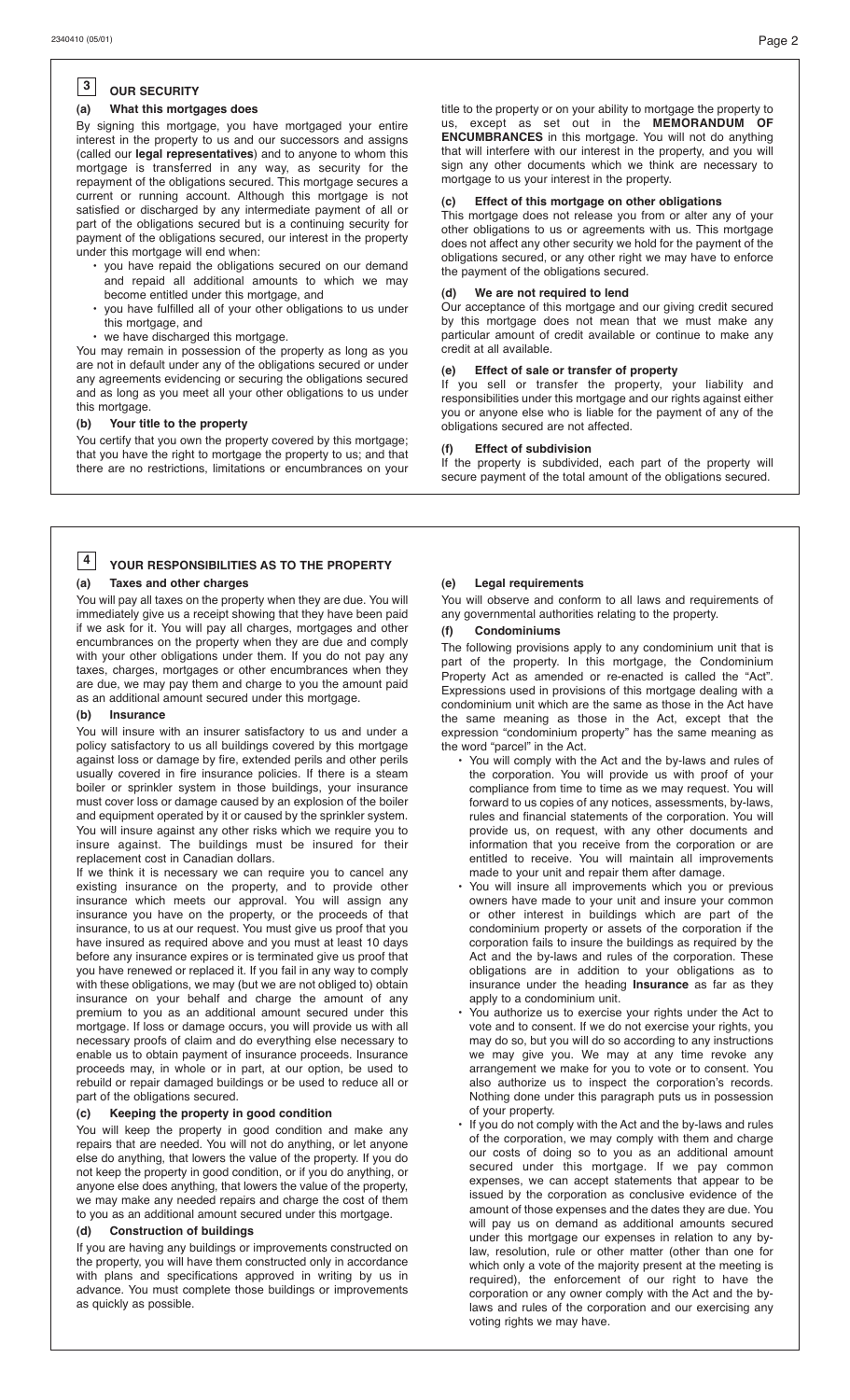#### **ENFORCING OUR RIGHTS 5**

If you fail to comply with any of your obligations under this mortgage, we may enforce our rights in any of the ways set out below. These provisions do not limit any other rights given to us by law or this mortgage. We may enforce this and any other security we may have for any of the obligations secured, and enforce our rights under this mortgage, at the same time or at different times and in any order we choose.

#### **(a) You will make immediate payment**

You will immediately pay to us all of the obligations secured if any part of the obligations secured is not paid when it is due or if you fail to comply with any of your obligations under this mortgage or any other agreement to which you and we are parties.

#### **(b) We may sue you**

We may take such legal action as is necessary and permitted by law to collect the obligations secured.

#### **(c) We may foreclose or sell through the courts**

We may commence court proceedings to foreclose the property. If we obtain a final order of foreclosure, the property will by law become our property. We may also ask a court to order a sale or lease of the property. We may also ask a court to appoint a receiver (or receiver and manager) of the property.

#### **(d) We may appoint a receiver**

We may appoint in writing a receiver (or receiver and manager), on any terms (including remuneration) that we think are reasonable, to collect any income from the property. We may make the appointment even if we have taken possession of the property. We may also, in writing remove a receiver appointed by us and appoint a new receiver. The receiver is considered to

be your agent and not ours; his defaults are considered your defaults and not ours. Nothing done by the receiver puts us in possession of the property or makes us accountable for any money except money we actually receive.

The receiver has the right, subject to any applicable law, to use any legal remedy (taken in your name or our name) to collect the income from the property; take possession of the property or part of it; manage the property and any business conducted on the property and maintain the property in good condition; lease the property or any part of it; enforce any of our other rights under this mortgage which we delegate to him; and borrow money on the security of the property in priority to this mortgage for these purposes.

#### **(e) We may recover our expenses**

You will pay us on demand, as additional amounts secured under this mortgage, our expenses incurred:

- under the headings **Taxes and other charges, Insurance, Keeping the property in good condition** and **Condominiums,**
- **•** in negotiating this mortgage, investigating title to the property and preparing and registering this mortgage,
- **•** in collecting payment after default of the obligations secured, and
- in enforcing our rights under this mortgage,

including our reasonable legal fees on a solicitor and client basis and interest on the total amount of our above expenses from the date we incur them to the date you pay them to us at the rate stated under paragraph **1 (a)** of this mortgage. We may deduct our expenses from any money we owe you.

#### **WE MAY USE PROCEEDS TO REDUCE ANY 6 OBLIGATIONS**

We may apply the proceeds we receive from enforcing our rights under this mortgage to reduce or repay any of the obligations secured in such manner as we may decide.

### **WE MAY OPEN A SEPARATE ACCOUNT 7**

If we learn that you have disposed of or encumbered the property or any part of it, we may close your account at the amount then due to us. We may open a new account for advances and payments subsequently made and received by us. No amount paid in or credited to the new account will be applied to or have the effect of reducing or repaying any of the obligations secured due to us on the closed account when we learned of the subsequent disposition or encumbrance.

**8**

#### **DELAY, RELEASES AND PARTIAL DISCHARGES**

We may delay enforcing any of our rights under this mortgage or the obligations secured or any agreement evidencing or securing the obligations secured without losing or impairing those rights. We can waive any breach of your obligations under this mortgage or the obligations secured or any agreement evidencing or securing the obligations secured without losing our rights in respect of any breach of your obligations.

We may release others on any terms from any liability to repay the obligations secured without releasing you. We may on any

# **HOW WE MAY MAKE DEMANDS OR GIVE NOTICES 12**

Where this mortgage allows or requires us to make a demand on or give a notice to any person (including you), we may make the demand or give the notice by delivering it personally to the person (where the person is a corporation, by delivering it personally to a director, officer or employee of the corporation) or by mailing it by prepaid registered mail addressed to the person at the person's last known address.

A notice or demand so delivered will be regarded as given or made when it is so delivered to the person or to the director, officer or employee of the corporation. A notice or demand so mailed will be regarded as given or made on the third business day after the day it is mailed, whether the person receives it or

terms discharge any part of the property from this mortgage and, if we do so, the remainder of the property not discharged will secure the total amount of the obligations secured.

#### **DISCHARGE OF THIS MORTGAGE 9**

We will discharge this mortgage if you pay us the obligations secured on our demand. You will give us 30 days after payment in which to furnish the discharge. You are responsible for registering it.

#### **EFFECT OF JUDGMENTS 10**

If we obtain a court judgment against you for your failure to pay any of the obligations secured or to perform any of your obligations to us under this mortgage, the judgment will not result in a merger of your obligations under this mortgage with the judgment or take away any of our other rights to enforce the mortgage or any other security you agree to continue to pay us interest after judgment on the obligations secured at the agreed rate, calculated and payable in the agreed way, and the judgment may so provide.

### 11 OUR RESPONSIBILITY

We are not responsible for any loss arising in the course of our enforcing our rights under this mortgage unless it results from our wilful neglect or default.

# not.

### **WHO IS BOUND BY THIS MORTGAGE 13**

This mortgage will be binding on your legal or personal representatives and anyone else to whom your interest in the property is transferred. It will be binding on our legal representatives and anyone to whom it is transferred from us. All our rights under it may be enforced by anyone to whom it is transferred from us.

If more than one person signs this mortgage, each person is jointly and severally bound to comply with all obligations of the mortgagor under this mortgage.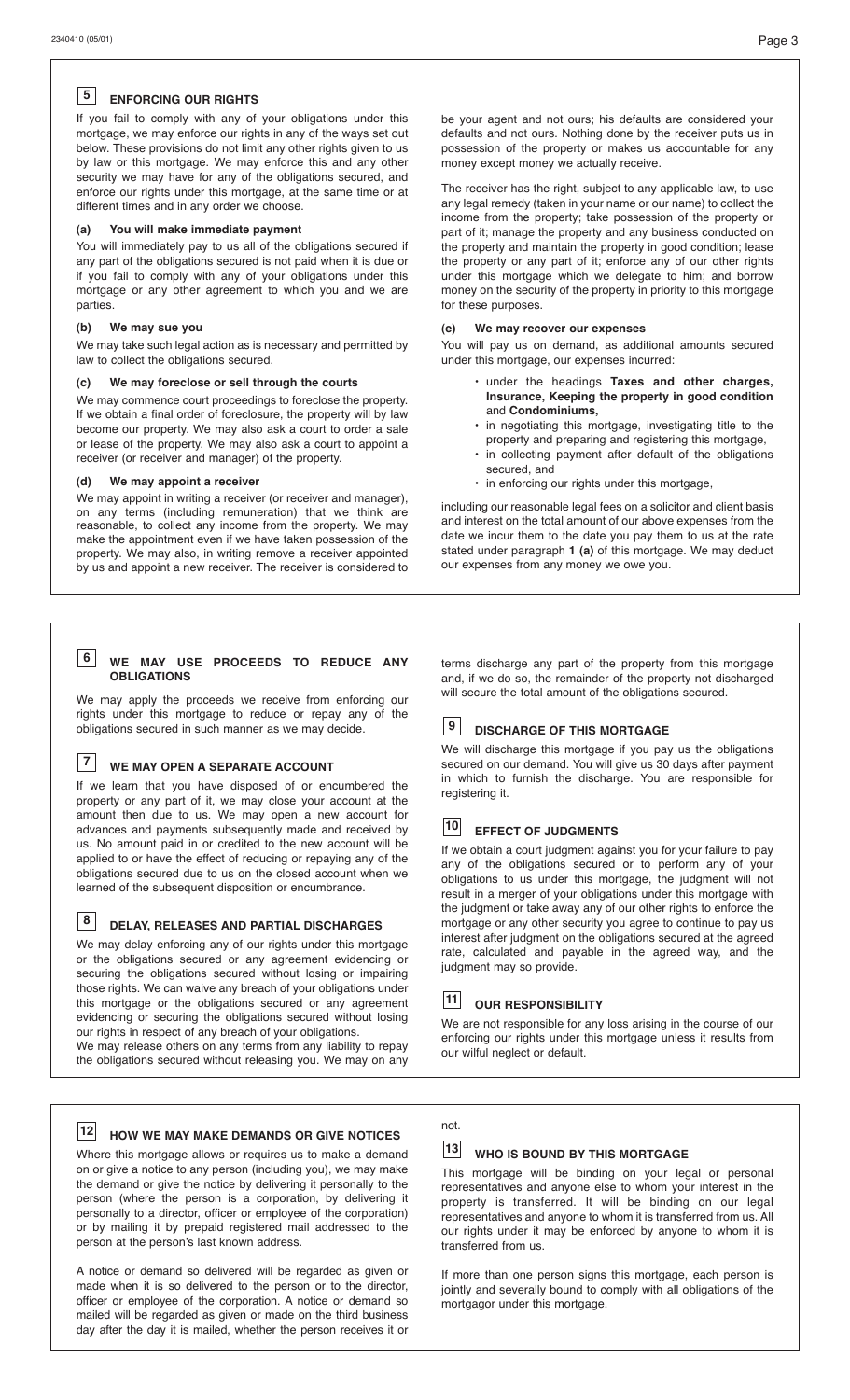# **MORTGAGING PROVISION 14**

And for the better securing to us repayment in the manner aforesaid of the principal amount, interest and other money, you hereby mortgage to us your estate and interest in the land (property) described above.

| 15<br><b>SIGNING THIS MORTGAGE</b>                                                                                                                                                                                                                                             |                                                                                                                                                                                                                                                                                                                |  |  |  |  |  |  |
|--------------------------------------------------------------------------------------------------------------------------------------------------------------------------------------------------------------------------------------------------------------------------------|----------------------------------------------------------------------------------------------------------------------------------------------------------------------------------------------------------------------------------------------------------------------------------------------------------------|--|--|--|--|--|--|
| You have read this mortgage and acknowledge receiving a copy of this mortgage.                                                                                                                                                                                                 |                                                                                                                                                                                                                                                                                                                |  |  |  |  |  |  |
| In witness whereof the mortgagor has hereunto signed the mortgagor's name                                                                                                                                                                                                      |                                                                                                                                                                                                                                                                                                                |  |  |  |  |  |  |
|                                                                                                                                                                                                                                                                                |                                                                                                                                                                                                                                                                                                                |  |  |  |  |  |  |
|                                                                                                                                                                                                                                                                                | (Mortgagor)                                                                                                                                                                                                                                                                                                    |  |  |  |  |  |  |
| in the presence of:                                                                                                                                                                                                                                                            |                                                                                                                                                                                                                                                                                                                |  |  |  |  |  |  |
|                                                                                                                                                                                                                                                                                |                                                                                                                                                                                                                                                                                                                |  |  |  |  |  |  |
| $\chi$ and $\chi$ and $\chi$ and $\chi$ and $\chi$ and $\chi$ and $\chi$ and $\chi$ and $\chi$ and $\chi$ and $\chi$ and $\chi$ and $\chi$ and $\chi$ and $\chi$ and $\chi$ and $\chi$ and $\chi$ and $\chi$ and $\chi$ and $\chi$ and $\chi$ and $\chi$ and $\chi$ and $\chi$ | $\chi$ and $\chi$ and $\chi$ and $\chi$ and $\chi$ and $\chi$ and $\chi$ and $\chi$ and $\chi$ and $\chi$ and $\chi$ and $\chi$ and $\chi$ and $\chi$ and $\chi$ and $\chi$ and $\chi$ and $\chi$ and $\chi$ and $\chi$ and $\chi$ and $\chi$ and $\chi$ and $\chi$ and $\chi$                                 |  |  |  |  |  |  |
| Witness                                                                                                                                                                                                                                                                        | Mortgagor                                                                                                                                                                                                                                                                                                      |  |  |  |  |  |  |
|                                                                                                                                                                                                                                                                                |                                                                                                                                                                                                                                                                                                                |  |  |  |  |  |  |
| X.<br><b>Witness</b>                                                                                                                                                                                                                                                           | $\mathsf X$ and $\mathsf X$ and $\mathsf X$ are the set of $\mathsf X$ and $\mathsf X$ are the set of $\mathsf X$ and $\mathsf X$ are the set of $\mathsf X$ and $\mathsf X$ are the set of $\mathsf X$ and $\mathsf X$ are the set of $\mathsf X$ and $\mathsf X$ are the set of $\mathsf X$ and<br>Mortgagor |  |  |  |  |  |  |
|                                                                                                                                                                                                                                                                                |                                                                                                                                                                                                                                                                                                                |  |  |  |  |  |  |
|                                                                                                                                                                                                                                                                                |                                                                                                                                                                                                                                                                                                                |  |  |  |  |  |  |
|                                                                                                                                                                                                                                                                                |                                                                                                                                                                                                                                                                                                                |  |  |  |  |  |  |
| 16<br>CONSENT OF SPOUSE                                                                                                                                                                                                                                                        |                                                                                                                                                                                                                                                                                                                |  |  |  |  |  |  |
|                                                                                                                                                                                                                                                                                | the contract of the contract of the contract of the contract of the contract of the contract of the contract of the contract of the contract of the contract of the contract of the contract of the contract of the contract o                                                                                 |  |  |  |  |  |  |
| the above-named                                                                                                                                                                                                                                                                |                                                                                                                                                                                                                                                                                                                |  |  |  |  |  |  |
|                                                                                                                                                                                                                                                                                | do hereby give my consent to the disposition of our homestead, made in this instrument, and I have executed this document for the                                                                                                                                                                              |  |  |  |  |  |  |
| to give effect to the said disposition.                                                                                                                                                                                                                                        | purpose of giving up my life estate and other dower rights in the said property given to me by the Dower Act, to the extent necessary                                                                                                                                                                          |  |  |  |  |  |  |
|                                                                                                                                                                                                                                                                                |                                                                                                                                                                                                                                                                                                                |  |  |  |  |  |  |
| X.<br><b>Witness</b>                                                                                                                                                                                                                                                           | X<br>Spouse of Mortgagor<br>Spouse of Mortgagor                                                                                                                                                                                                                                                                |  |  |  |  |  |  |
|                                                                                                                                                                                                                                                                                |                                                                                                                                                                                                                                                                                                                |  |  |  |  |  |  |
|                                                                                                                                                                                                                                                                                |                                                                                                                                                                                                                                                                                                                |  |  |  |  |  |  |
|                                                                                                                                                                                                                                                                                |                                                                                                                                                                                                                                                                                                                |  |  |  |  |  |  |
| <b>CERTIFICATE OF ACKNOWLEDGMENT BY SPOUSE</b>                                                                                                                                                                                                                                 |                                                                                                                                                                                                                                                                                                                |  |  |  |  |  |  |
| This mortgage was acknowledged before me by_<br>apart from her husband (or his wife).                                                                                                                                                                                          |                                                                                                                                                                                                                                                                                                                |  |  |  |  |  |  |
| 2.                                                                                                                                                                                                                                                                             | acknowledged to me that she (or he):                                                                                                                                                                                                                                                                           |  |  |  |  |  |  |
|                                                                                                                                                                                                                                                                                |                                                                                                                                                                                                                                                                                                                |  |  |  |  |  |  |
| (a) is aware of the nature of the disposition;                                                                                                                                                                                                                                 |                                                                                                                                                                                                                                                                                                                |  |  |  |  |  |  |
| homestead by withholding consent;                                                                                                                                                                                                                                              | (b) is aware that the Dower Act gives her (or him) a life estate in the homestead and the right to prevent disposition of the                                                                                                                                                                                  |  |  |  |  |  |  |
| (or him) by the Dower Act, to the extent necessary to give effect to the said disposition;                                                                                                                                                                                     | (c) consents to the disposition for the purpose of giving up the life estate and other dower rights in the homestead given to her                                                                                                                                                                              |  |  |  |  |  |  |
|                                                                                                                                                                                                                                                                                | (d) is executing the document freely and voluntarily without any compulsion on the part of her husband (or his wife).                                                                                                                                                                                          |  |  |  |  |  |  |
|                                                                                                                                                                                                                                                                                |                                                                                                                                                                                                                                                                                                                |  |  |  |  |  |  |
|                                                                                                                                                                                                                                                                                |                                                                                                                                                                                                                                                                                                                |  |  |  |  |  |  |
|                                                                                                                                                                                                                                                                                |                                                                                                                                                                                                                                                                                                                |  |  |  |  |  |  |
|                                                                                                                                                                                                                                                                                | A Commissioner, etc./* A Notary Public in and for                                                                                                                                                                                                                                                              |  |  |  |  |  |  |
|                                                                                                                                                                                                                                                                                |                                                                                                                                                                                                                                                                                                                |  |  |  |  |  |  |
|                                                                                                                                                                                                                                                                                |                                                                                                                                                                                                                                                                                                                |  |  |  |  |  |  |
|                                                                                                                                                                                                                                                                                | *Where certificate is given outside Alberta, it must be given before a notary public in and for the place where given and he must impress his official seal here.                                                                                                                                              |  |  |  |  |  |  |
|                                                                                                                                                                                                                                                                                |                                                                                                                                                                                                                                                                                                                |  |  |  |  |  |  |
|                                                                                                                                                                                                                                                                                |                                                                                                                                                                                                                                                                                                                |  |  |  |  |  |  |
| <b>MEMORANDUM OF ENCUMBRANCES</b>                                                                                                                                                                                                                                              |                                                                                                                                                                                                                                                                                                                |  |  |  |  |  |  |
|                                                                                                                                                                                                                                                                                |                                                                                                                                                                                                                                                                                                                |  |  |  |  |  |  |
|                                                                                                                                                                                                                                                                                |                                                                                                                                                                                                                                                                                                                |  |  |  |  |  |  |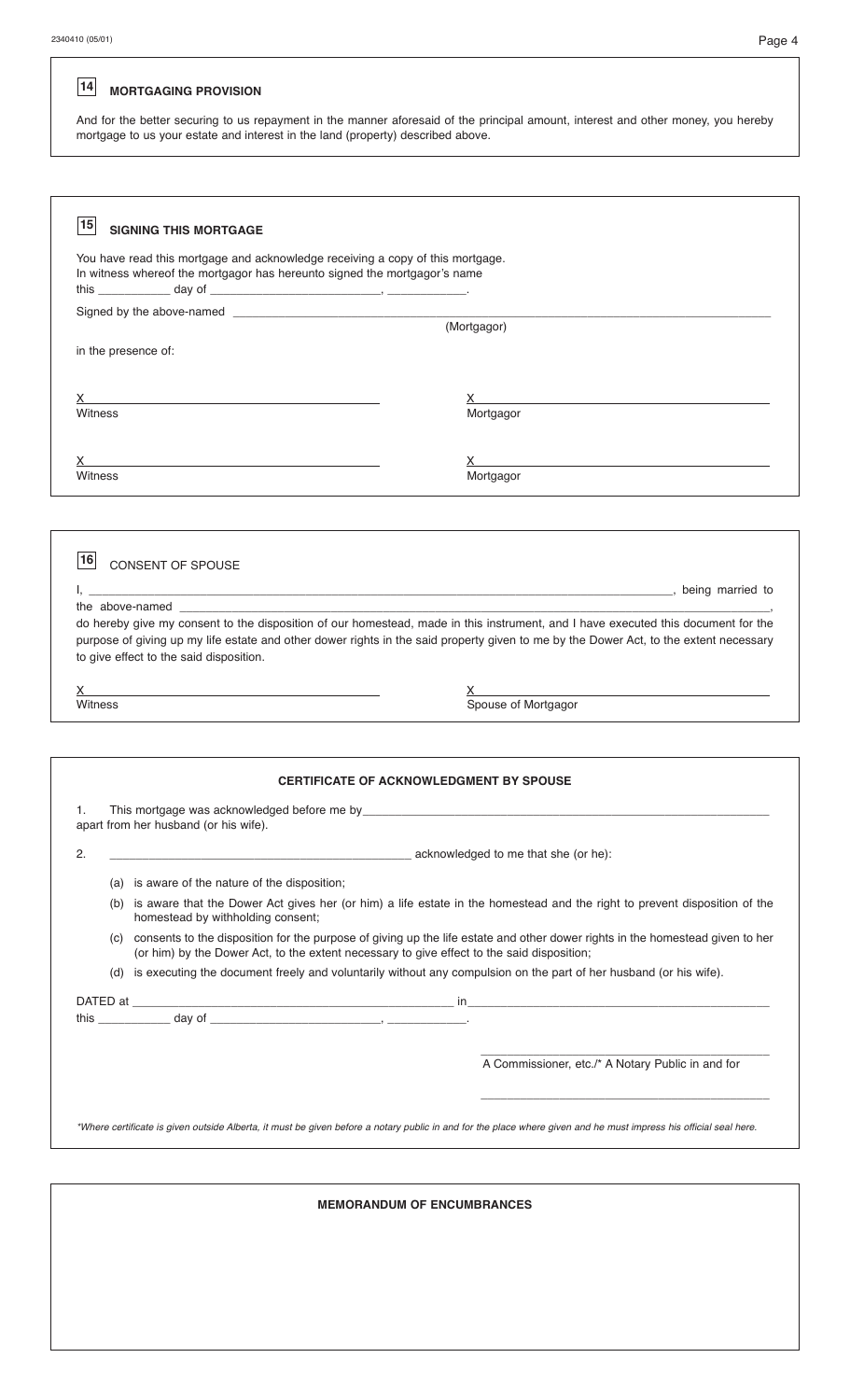| of the $\qquad \qquad$ of $\qquad \qquad$ of $\qquad \qquad$ of $\qquad \qquad$ of $\qquad \qquad$ of $\qquad \qquad$ of $\qquad \qquad$ of $\qquad \qquad$                                                                                                                                                                                                                                                                       |                             |  |
|-----------------------------------------------------------------------------------------------------------------------------------------------------------------------------------------------------------------------------------------------------------------------------------------------------------------------------------------------------------------------------------------------------------------------------------|-----------------------------|--|
| the company of the company of                                                                                                                                                                                                                                                                                                                                                                                                     |                             |  |
| (Occupation)                                                                                                                                                                                                                                                                                                                                                                                                                      |                             |  |
| MAKE OATH AND SAY:                                                                                                                                                                                                                                                                                                                                                                                                                |                             |  |
| I am the mortgagor named in the within mortgage.<br>1.                                                                                                                                                                                                                                                                                                                                                                            |                             |  |
| I am not married.<br>2.                                                                                                                                                                                                                                                                                                                                                                                                           |                             |  |
| or<br>Neither myself nor my spouse have resided on the within mentioned land at any time since our marriage.                                                                                                                                                                                                                                                                                                                      |                             |  |
| SWORN before me                                                                                                                                                                                                                                                                                                                                                                                                                   |                             |  |
|                                                                                                                                                                                                                                                                                                                                                                                                                                   |                             |  |
| this $\frac{day \ of$                                                                                                                                                                                                                                                                                                                                                                                                             |                             |  |
|                                                                                                                                                                                                                                                                                                                                                                                                                                   |                             |  |
|                                                                                                                                                                                                                                                                                                                                                                                                                                   |                             |  |
|                                                                                                                                                                                                                                                                                                                                                                                                                                   |                             |  |
| A Commissioner, etc./*A Notary Public in and for                                                                                                                                                                                                                                                                                                                                                                                  |                             |  |
|                                                                                                                                                                                                                                                                                                                                                                                                                                   |                             |  |
|                                                                                                                                                                                                                                                                                                                                                                                                                                   |                             |  |
| * Where affidavit is sworn outside Alberta, it must be sworn before a notary public in and for the place where sworn and he must impress his official seal here.                                                                                                                                                                                                                                                                  |                             |  |
|                                                                                                                                                                                                                                                                                                                                                                                                                                   |                             |  |
|                                                                                                                                                                                                                                                                                                                                                                                                                                   |                             |  |
|                                                                                                                                                                                                                                                                                                                                                                                                                                   | <b>AFFIDAVIT OF WITNESS</b> |  |
|                                                                                                                                                                                                                                                                                                                                                                                                                                   | of                          |  |
| the control of the control of the control of the control of<br>(Occupation)                                                                                                                                                                                                                                                                                                                                                       |                             |  |
|                                                                                                                                                                                                                                                                                                                                                                                                                                   |                             |  |
|                                                                                                                                                                                                                                                                                                                                                                                                                                   |                             |  |
|                                                                                                                                                                                                                                                                                                                                                                                                                                   |                             |  |
|                                                                                                                                                                                                                                                                                                                                                                                                                                   |                             |  |
|                                                                                                                                                                                                                                                                                                                                                                                                                                   |                             |  |
|                                                                                                                                                                                                                                                                                                                                                                                                                                   |                             |  |
|                                                                                                                                                                                                                                                                                                                                                                                                                                   |                             |  |
|                                                                                                                                                                                                                                                                                                                                                                                                                                   |                             |  |
|                                                                                                                                                                                                                                                                                                                                                                                                                                   |                             |  |
|                                                                                                                                                                                                                                                                                                                                                                                                                                   |                             |  |
|                                                                                                                                                                                                                                                                                                                                                                                                                                   |                             |  |
|                                                                                                                                                                                                                                                                                                                                                                                                                                   |                             |  |
|                                                                                                                                                                                                                                                                                                                                                                                                                                   |                             |  |
|                                                                                                                                                                                                                                                                                                                                                                                                                                   |                             |  |
| of the<br>$\blacksquare$ in the $\blacksquare$<br>MAKE OATH AND SAY:<br>1.<br>named in the within mortgage who is (are) personally known to me to be the person(s) named therein, duly sign and execute the same<br>for the purpose named therein.<br>witness thereto.<br>3.<br>and he (she) is (they are) in my belief of the full age of eighteen years.<br>SWORN before me<br>A Commissioner, etc./*A Notary Public in and for |                             |  |